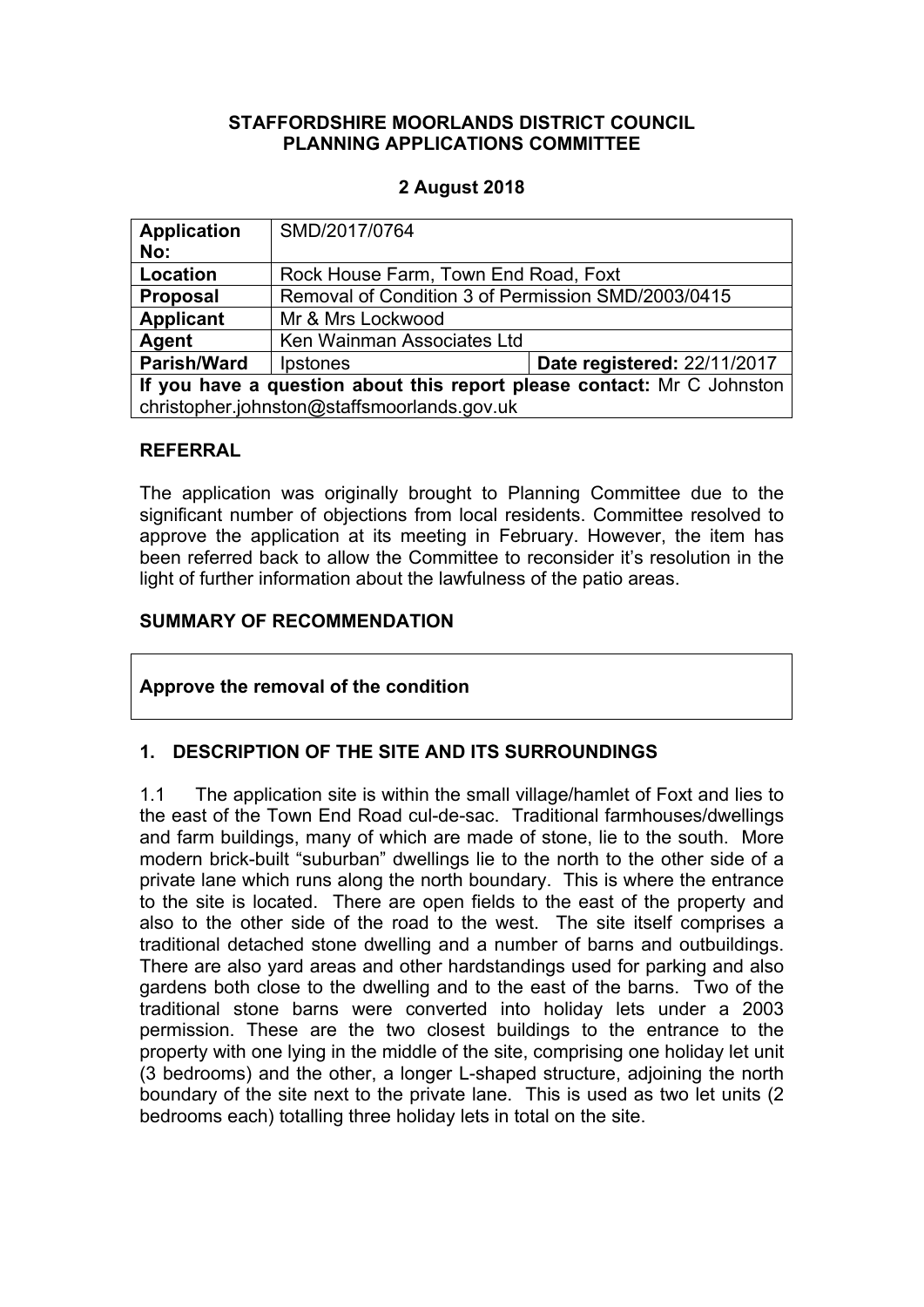# **2. DESCRIPTION OF THE PROPOSAL**

2.1 This is a "Removal or Variation of Condition" application relating to the two holiday let barns. This is to remove Condition 3 of the planning permission for the holiday lets which restricts the occupancy of the buildings as follows:

*"The premises shall be used for short-stay holiday accommodation not exceeding four weeks at any one time and for no other purpose including any purpose in Class C3 (dwelling houses) of the Town and Country Planning Use Classes Order 1987."*

The reason for the condition is given as *"The premises are not considered suitable for permanent residential occupation."*

2.2 The Planning Statement accompanying the application states the holiday let business on site is not viable. This is backed up by the submission of a Business Appraisal report and letters from local chartered surveyors in order to attempt to demonstrate this.

2.3 The application, the details attached to it, including the plans, comments made by residents and any other responses of consultees can be found on the Council's website at:-

[http://publicaccess.staffsmoorlands.gov.uk/portal/servlets/ApplicationSearchS](http://publicaccess.staffsmoorlands.gov.uk/portal/servlets/ApplicationSearchServlet?PKID=118460) [ervlet?PKID=118460](http://publicaccess.staffsmoorlands.gov.uk/portal/servlets/ApplicationSearchServlet?PKID=118460)

# **3 RELEVANT PLANNING HISTORY**

3.1 The conversion of the barns into holiday lets was approved in 2003 under permission SMD/2003/0415 (old reference: 03/00594). According to the agent the lettings first commenced in 2006.

3.2 A further planning permission in 2007 was granted for engineering works to resolve a damp problem, discussed in more detail below.

3.3 A certificate of lawfulness (reference SMD/2018/0188) was granted for the existing use of a patio area to the east of two of the proposed dwellings /former holiday lets (Dormouse and Hedgehog Cottage) as an outdoor amenity area within the curtilages of the dwellings. This was granted on 12<sup>th</sup> June 2018. The certificate also grants the lawful existing use of the adjacent large garden area to the west of the patio for horticultural uses (which can include a garden area but not as part of the curtilage of the dwellings).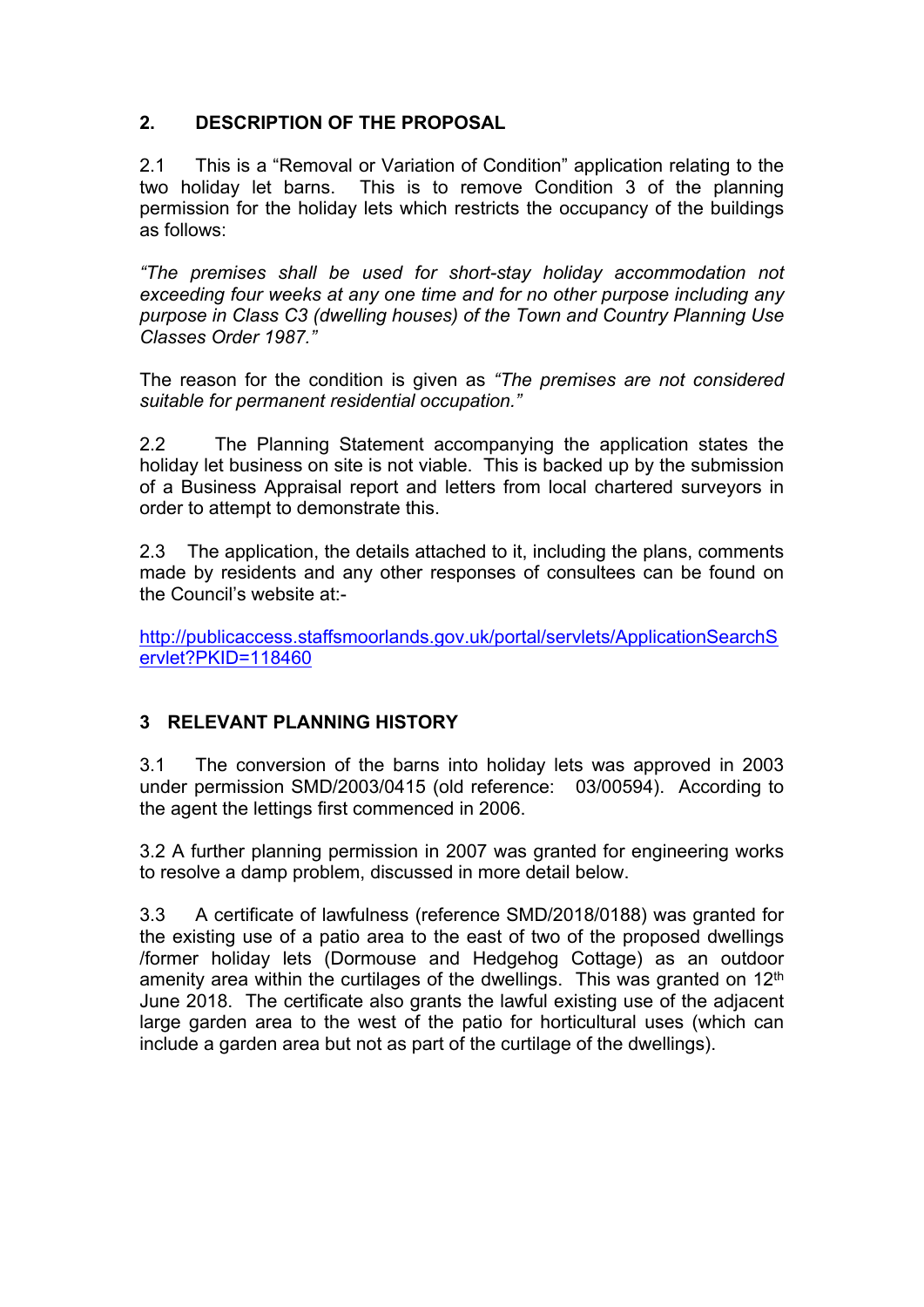# **4 PLANNING POLICIES RELEVANT TO THE DECISION**

Staffordshire Moorlands Core Strategy Development Plan Document (Adopted March 2014)

4.1 The following Core Strategy policies are relevant to the application:-

- SS1 Development Principles
- SS1a Presumption in Favour of Sustainable Development
- **SICE SMALL SMALL SEARCH STATEGY**
- **SS6c** Other Rural Areas Area Strategy
- SS7 Churnet Valley Area Strategy
- E3 Tourism and Cultural Development<br>■ R2 Rural Housing
- Rural Housing
- T1 Development and Sustainable Transport

National Planning Policy Framework (NPPF)

4.2 The following NPPF sections are relevant;

| Section 4  | <b>Decision Making</b>                                                   |  |
|------------|--------------------------------------------------------------------------|--|
| Section 5: | Delivering a sufficient supply of Homes                                  |  |
| Section 9  | Promoting sustainable transport                                          |  |
| Section 14 | Meeting the challenge of climate change, flooding and<br>coastal change. |  |

Emerging Staffordshire Moorlands Local Plan

# *National Policy Guidance*

4.3 Paragraph 48 of the newly adopted NPPF states that:

*"…decision-takers may also give weight to relevant policies in emerging plans according to:*

- *the stage of preparation of the emerging plan (the more advanced the preparation, the greater the weight that may be given);*
- *the extent to which there are unresolved objections to relevant policies (the less significant the unresolved objections, the greater the weight that may be given); and*
- *the degree of consistency of the relevant policies in the emerging plan to the policies in this Framework (the closer the policies in the emerging plan to the policies in the Framework, the greater the weight that may be given).*

# *Local Plan process*

4.4 The Council agreed to publish the Local Plan Submission Version for representations in February 2018. At this point, the Council agreed that the Local Plan was "sound". Formal representations were then invited from residents, businesses and other stakeholders to provide them with the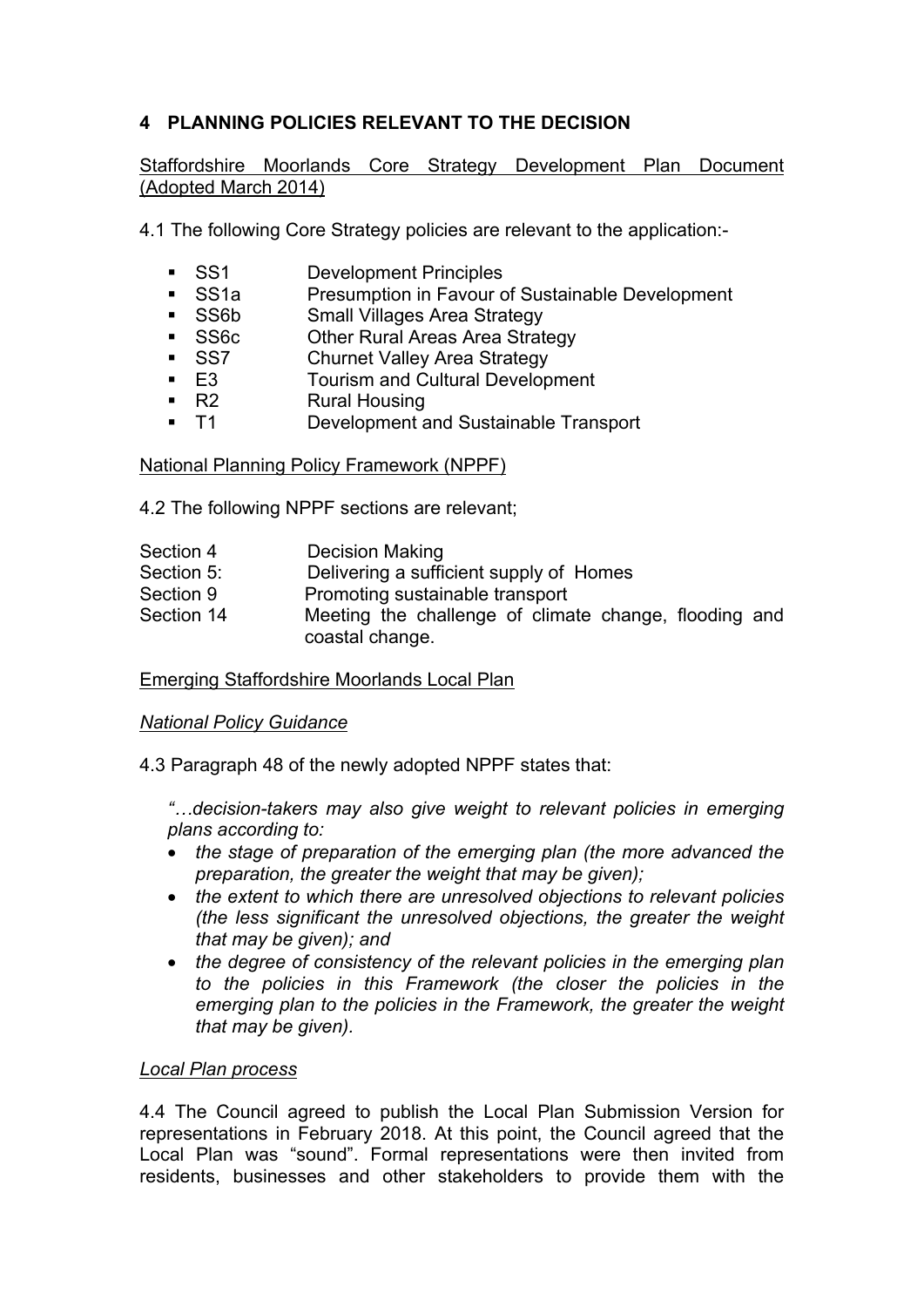opportunity to support or challenge the soundness or legal compliance of the Local Plan. This stage in the process followed three previous public consultations since 2015 which had informed the preparation of the Local Plan alongside a comprehensive evidence base.

4.5 In June 2018, the Council subsequently agreed to submit the Local Plan Submission Version to the Secretary of State for examination. An examination in public will now be held this Autumn in order to determine whether the Local Plan is sound and legally compliant. Subject to the findings of the appointed inspector, the Local Plan is expected to be adopted in the Spring of 2019. At his point, it will supersede the adopted Core Strategy and become part of the statutory development plan for the District.

4.6 In this context, the Council's position on the weight to be given to the policies contained in the Local Plan Submission Version in terms of the three criteria set out in Paragraph 48 of the NPPF is as follows:

- The stage of preparation the Local Plan is now at an advanced stage of preparation as the Council has submitted it to the SoS for examination
- The extent to which there are unresolved objections to relevant policies – this varies depending on the policy in question. The Officer Comments section of this report identifies the level of outstanding objections to each policy and recommends the amount of weight to be given to them at this stage in the process
- $\bullet$  The degree of consistency of policies with the NPPF given that the Council has submitted a Local Plan that it considers to be sound, all policies are deemed to be consistent with the NPPF.

# *Emerging Policies*

The following policies are considered to be relevant to this application:

- Policy SS1 Development Principles
- Policy 1a Presumption in favour of sustainable development
- SS2 Settlement Hierarchy
- SS9 Smaller Villages Strategy
- SS10 Other Rural Areas Strategy
- Policy H1 New Housing Development
- Policy DC2 Historic Environment

# **5 CONSULTATIONS CARRIED OUT**

| Site Notice Expires:                   | 11/01/2018 |
|----------------------------------------|------------|
| <b>Neighbour Notification Expires:</b> | 11/01/2018 |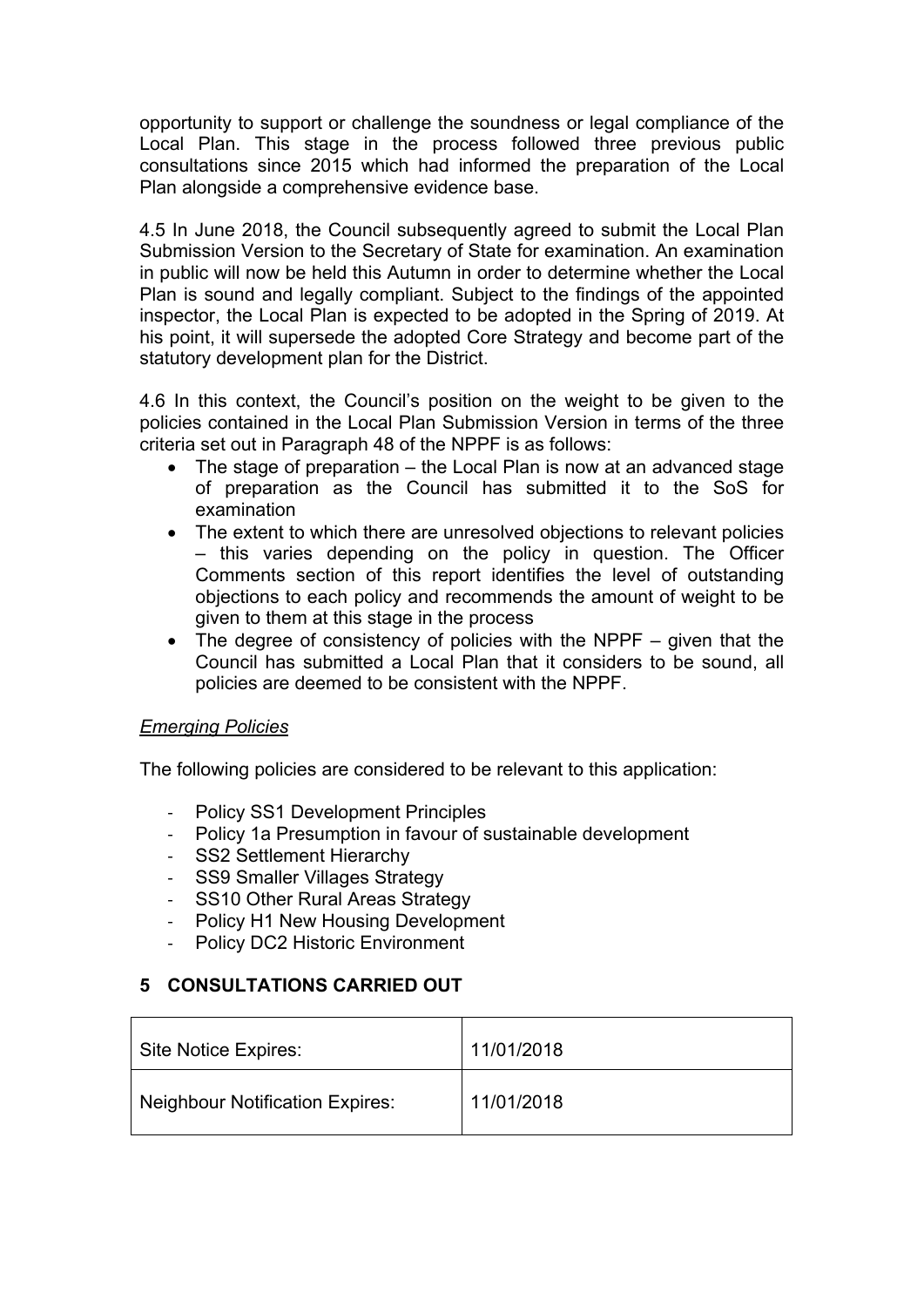# **Public Comments**

5.1 Letters of objection have been received from six local addresses and the points raised are as follows:

- Insufficient on-site parking provision and the road is too narrow for parking, particularly for service vehicles
- Overdevelopment of a cramped site
- Harm to residential amenity
- Loss of a tourist amenity for the area
- Loss of visitor spending at local businesses e.g. village pub
- Harmful impact on a heritage property to be included in a proposed Conservation Area
- Unsustainable due to forthcoming loss of bus service and increase in traffic leading to more car journeys to services and workplaces
- Would lead to increased use of adjacent private lane causing damage to it
- Insufficient garden areas and parking areas for each dwelling
- The allowance of further dwellings will compromise the proposed Conservation Area designation
- The holiday let business is not saturated in the area
- The garden area currently in use is outside of the red line boundary and was formerly a field i.e. a change of use

5.2 One letter of support has been received from a local resident pointing out that there is a need for more houses in Foxt and that the District is saturated with holiday accommodation and empty holiday cottages.

5.3 An email has been received from one of the objectors stating that the use of the patio to the east of the buildings was never authorised under previous planning applications and this has been confirmed in letters to the objector from the Council between 2007 and 2009.

5.4 An email has been received from one of the objectors alleging that the land to the east has not been in use as a garden and patio for ten years and that a full planning application should be submitted for the change of use to a garden instead of a Certificate of Lawfulness application.

5.5 One further letter of support has been received from another local resident.

#### **Ipstones Parish Council**

5.6 *"The application could not be discussed"*

#### **Environmental Health**

5.7 No objection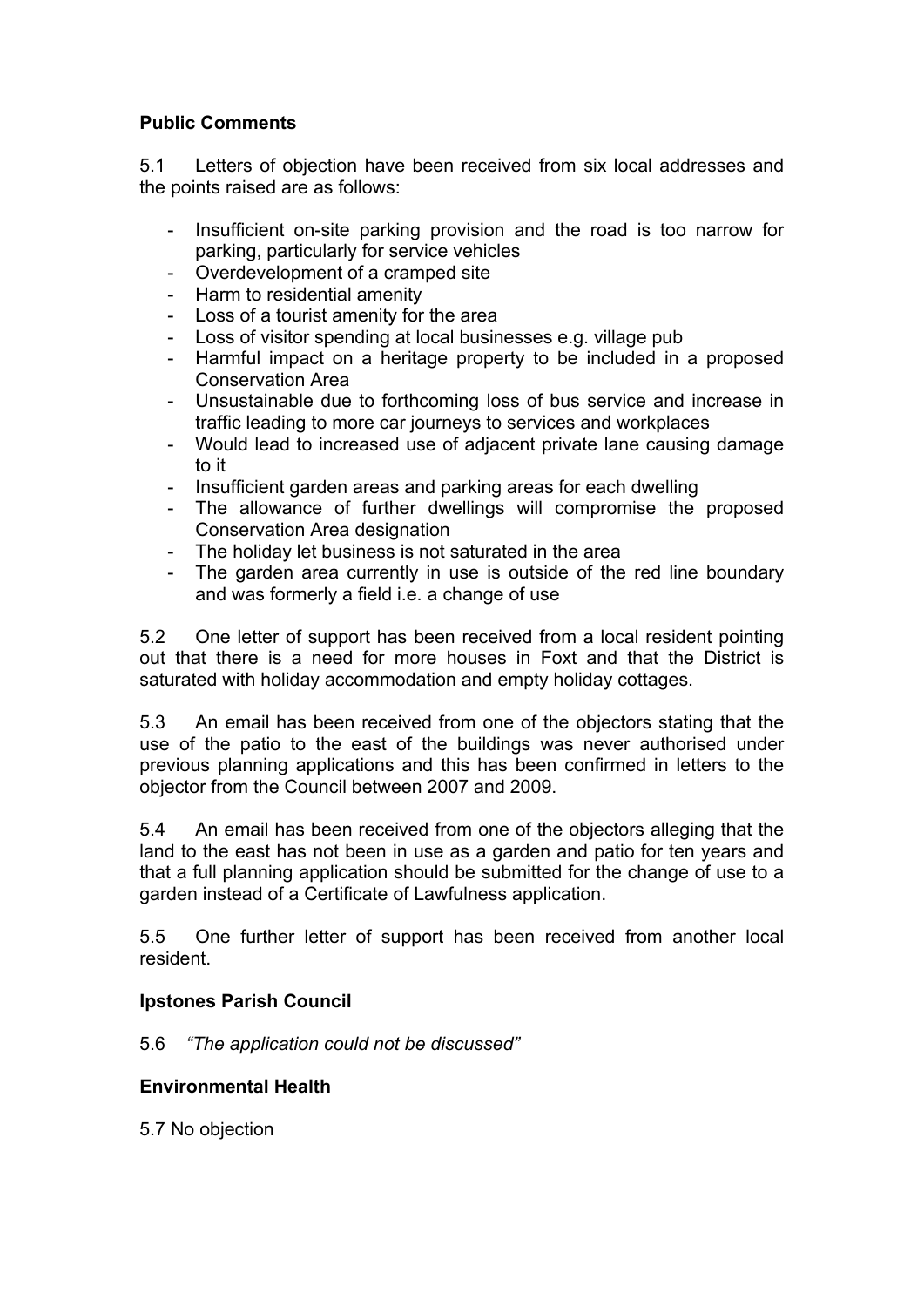### **Applicants Information**

5.8 Further information relating to the floorspace sizes has been received from the agent. This is as follows:

*I note in paragraph 6.21 of the Committee report that I have been asked to send details of the internal floor areas. I have measured these and the approximate measurements (rounded to the nearest whole number) are listed below. The measurements were done by hand rather than CAD.*

*Next to each measurement I have compared them to the floor areas set out in the Government's "Technical housing standards – nationally described space standard (2015)". The measurements are taken from Table 1 in the latter document.*

- *Badger – 98 square metres. 3 bedrooms. The national space standard for a two-storey, three bedroom, 4 and 5 persons dwelling is respectively a minimum of 90m² and 99m².*
- *Dormouse – 66 square metres. 2 Bedrooms. The national space standard for a two-storey, two bedroom, 3 and 4 persons dwelling is respectively a minimum of70m² and 79m².*
- *Hedgehog – 77 square metres. 2 bedrooms. The national space standard for a two-storey, two bedroom, 3 and 4 persons dwelling is respectively a minimum of 70m² and 79m².*

#### *Citing the space standards document –*

*"The requirements of this standard for bedrooms, storage and internal areas are relevant only in determining compliance with this standard in new dwellings and have no other statutory meaning or use." They are advisory rather than mandatory and relate only to new dwellings. It is not clear that they relate to conversions. As well as the gross internal floor space there are other technical requirements for new dwellings such ceiling heights and room sizes.*

- *Badger meets the standard for a 4 person dwelling and is close to that for a 5 person dwelling.*
- *Dormouse does not meet the standard but it has all the facilities for living – kitchen, bathroom, bedroom and lounge and there is the adjoining garage which offers potential for extension if needed. Also, I have used the standards for two-storey dwellings. In reality both Dormouse and Hedgehog are onestorey dwellings with only the second bedroom in the roof. If the one-storey dwelling standards are used the space requirements for a two-bedroom 3 and 4 person dwelling are 61m² and 70m². In this category Dormouse meets the space requirements for a 3 person dwelling.*
- *Hedgehog meets the standard for a 3 person two-storey dwelling and is close to that for a 4 person dwelling. If it is*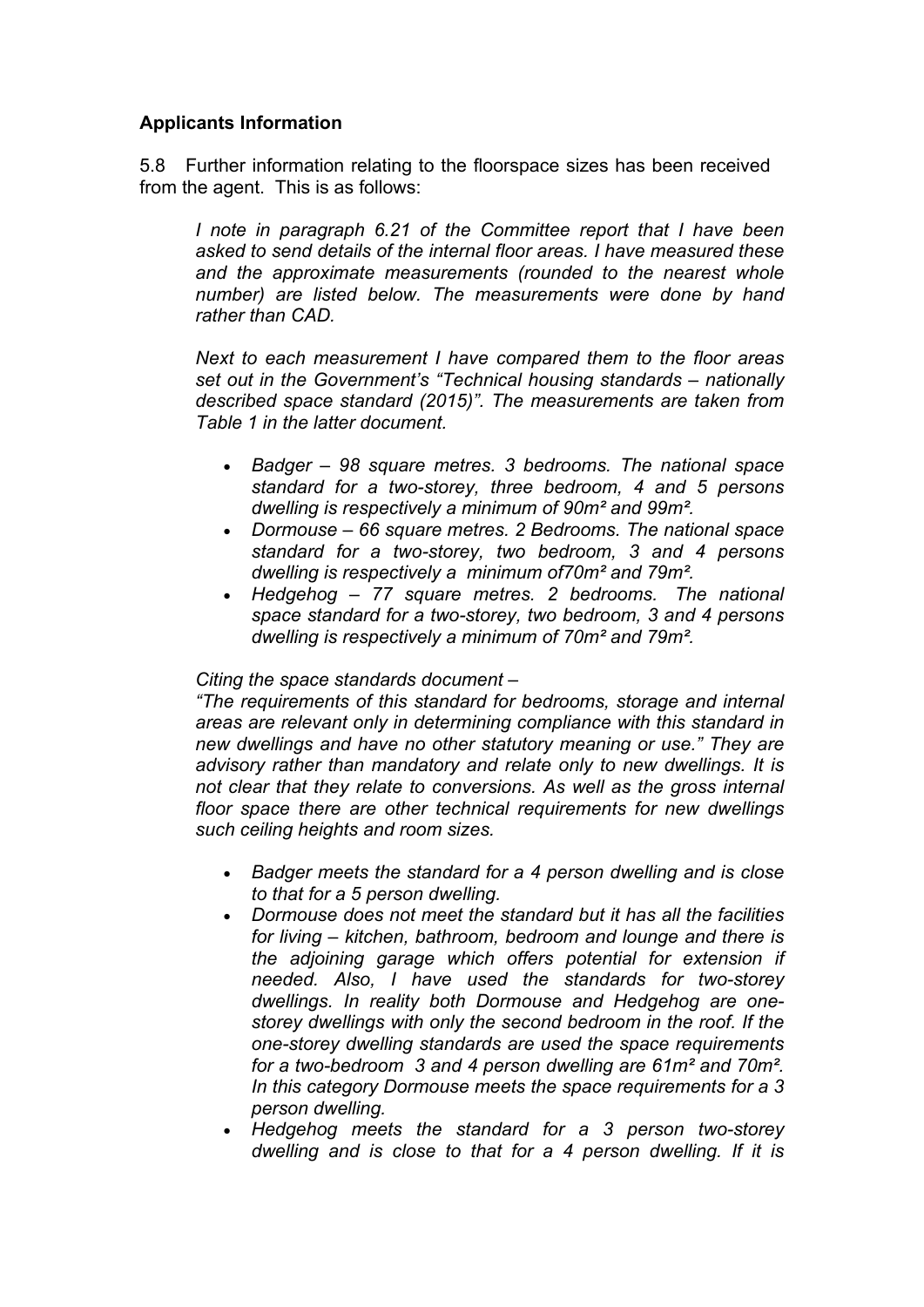*considered as a one-storey dwelling it meets the standard for both 3 and 4 person dwellings.*

*In summary, it is considered that all three dwellings have sufficient space and facilities and would make satisfactory accommodation for couples or single people and in the case of Badger with its three bedrooms for a family.*

## **6 OFFICER COMMENT AND PLANNING BALANCE**

### **Policy Context**

6.1 The Local Planning Authority is required to determine applications in accordance with the Development Plan, unless there are material circumstances which indicate otherwise and, in determining these applications, it shall have regard to the provisions of the Development Plan, in so far as material to the application and to any other material considerations.

6.2 Core Strategy policies SS1 and SS1a identify that developments should contribute positively to social, economic and environmental improvements as well as establishing a presumption in favour of sustainable development, in line with the National Planning Policy Framework where: (1) planning applications that accord with policies within the Core Strategy will be approved without delay and (2) where there are no relevant policies or they are out of date, the Council will grant planning permission unless material considerations indicate otherwise considering:-

- I. Any adverse impacts of granting permission would significantly and demonstrably outweigh the benefits, when assessed against the policies in the NPPF taken as a whole, or,
- II. Specific policies in within the Framework indicate that development should be restricted.

#### **Main Issues**

6.3 The key issues for consideration in the assessment of this application are;

- The principle of the development
- The impact on the character and appearance of the area;
- The impact on residential amenity;
- The impact on highway safety;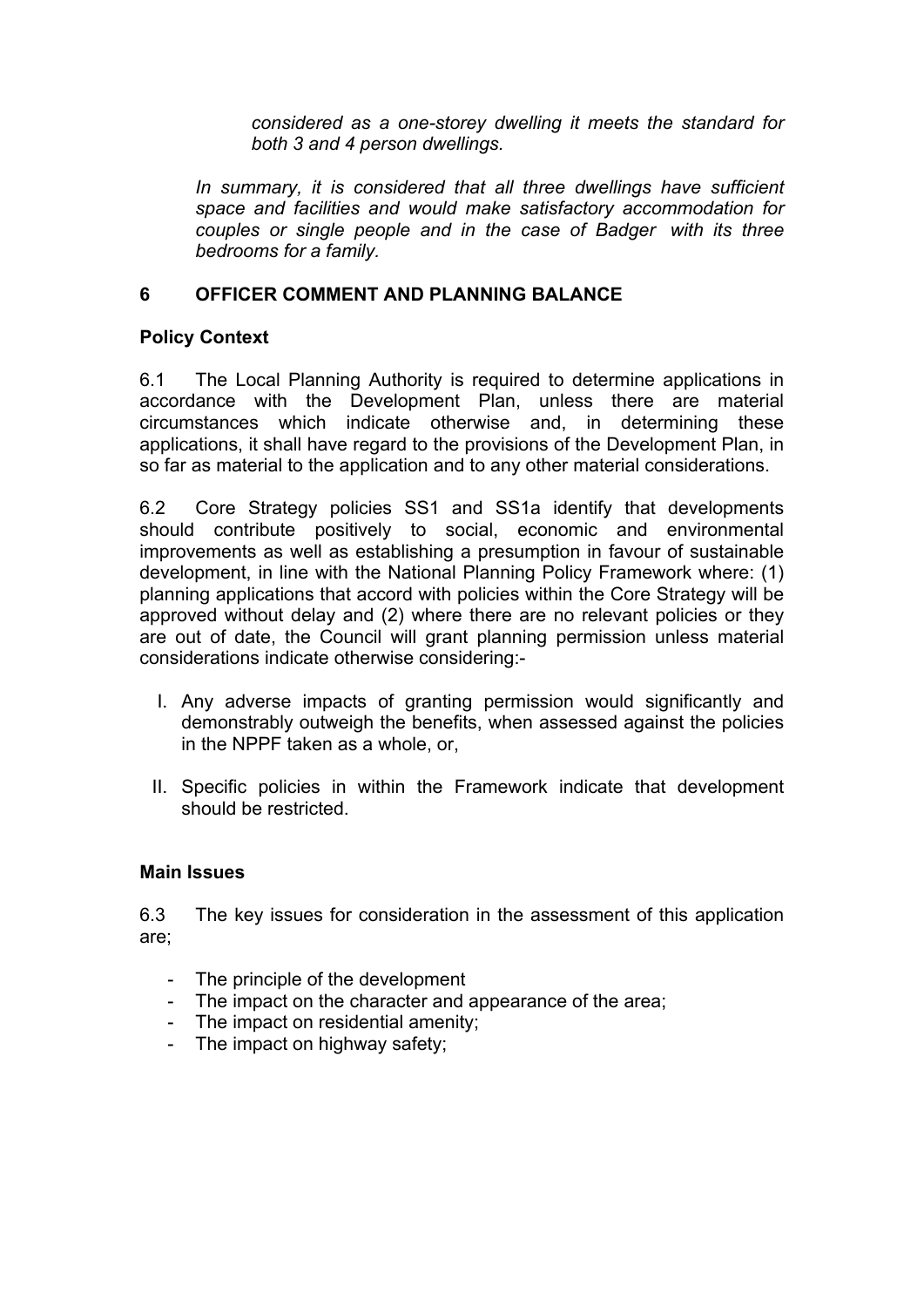# **Principle of Development**

6.4 For the purposes of planning policy consideration the application site is located within the open countryside, outside of any town or village development boundary. The site is not within the Green Belt.

6.5 Policies in the Core Strategy set out the spatial strategy for housing development in the District and essentially adopts a hierarchy approach which seeks to concentrate the majority in the three main towns of Leek, Cheadle and Biddulph. Within the rural areas the larger villages are identified as the most sustainable settlements and able to accommodate the bulk of rural development after the towns. Smaller villages, of which Foxt is one, are identified as having a poor range of services and facilities with local residents having to travel outside the village for most of their daily needs.

6.6 Limited infill development will be permitted within the smaller villages as set out in policy SS6 of the Core Strategy. Policy SS6b recognises that there is a need to strictly control new development and restrict it to limited infilling and redevelopment within Infill Boundaries. However, the infill boundaries have yet to be defined although the plan explains that these will be drawn more tightly than the Development Boundaries around large settlements to accommodate infilling or redevelopment but to restrict peripheral expansion. Although the extent of the infill boundary is unknown, the application site would on any reasonable drawing of such a boundary the application site would be likely to fall within it being situated at the heart of the village. Policy H1 of the emerging local plan no longer envisages the creation of infill boundaries and states that new building housing will be restricted to:

- outside of the development boundaries, limited infill residential development of an appropriate scale and character for the Spatial Strategy will be supported, provided that:
	- $\circ$  The development will adjoin the boundary of a larger village and be well related to the existing pattern of development and surrounding land uses, or;
	- o The development is well related to the existing pattern of development of a smaller village and will not create or extend ribbon development or lead to sporadic pattern of development; and
- In all cases the development will not lead to a prominent intrusion into the countryside or have an adverse impact of significance to the character of the countryside.

However, given the degree of objection to this policy, only limited weight can be attached to it at present.

6.7 Notwithstanding this, the particular proposal under consideration involves the change of use of existing buildings into dwellings rather than new-build dwellings. The conversion of rural buildings into dwellings can be allowed under Policy R2 even in locations which are outside infill boundary lines. However, this gives preference to commercial uses (which can include holiday lets) rather than residential conversions unless there is evidence, including marketing evidence, that a commercial use cannot be achieved or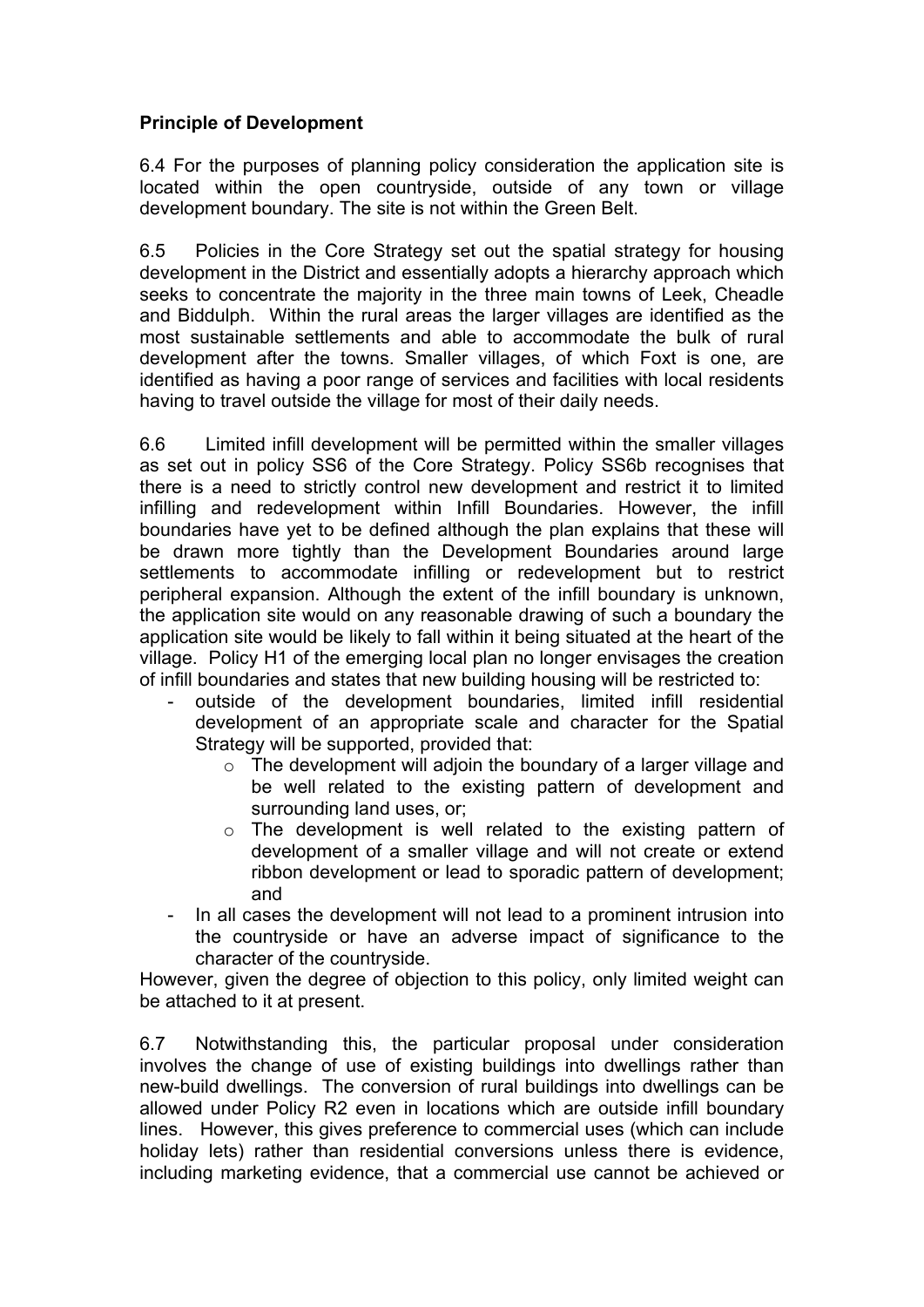would not be viable, or a residential use would safeguard a building of particular heritage merit. Emerging Policy H1 states that in the rural areas the conversion of rural buildings for residential use where the building is suitable and worthy in physical, architectural and character terms for conversion; and where such development would represent the optimal viable use of a heritage asset or would be appropriate enabling development to secure the future of heritage assets will be permitted. Whilst it says that schemes involving the reuse of rural buildings for commercial enterprise, including tourism uses, will be considered favourably where the location is sustainable and the proposed use does not harm the building's character and/or the character of its surroundings, it does not include the preference for commercial use. Whilst this policy only attracts limited weight it does accord with the thrust of the NPPF which contains no requirement for preference to be given to commercial re-use of rural buildings.

6.8 However, the Council cannot demonstrate a five-year supply of deliverable housing sites, and housing applications should be considered in the context of the presumption in favour of sustainable development. Clearly, under the provisions of paragraph 11 and footnote 7 of the newly adopted NPPF, Policies that regulate the supply and location of housing, which include open countryside policies, are out of date and the application must be determined in the context of the presumption in favour of sustainable development at paragraph 11 of the Framework. For decision taking this means granting permission unless the adverse effects substantially and demonstrably outweigh the benefits – the so called "tilted balance".

6.9 In nearby Oakamoor, another "small village", an appeal was recently allowed (September 2017) to change the use of tourist accommodation (bunk barns) into a dwelling. The main issues were considered to be the location of the site in relation to services and facilities (i.e. how sustainable is the location), whether or not the proposal would lead to the loss of a valuable commercial use/building and the impact on the Conservation Area in which the site sits. It was considered that as external alterations were minimal, the conversion would not harm the Conservation Area. However, more crucially, the Inspector gave "limited weight" to Policy R2 and did not consider it to be of concern that there was no information to show that the current commercial use was unviable, instead commenting that the change of use to a dwelling would lead to comparable vehicle movements than the bunkhouse and provide some benefits, however marginal, to providing more dwellings in an area of undersupply and that new occupants would make use of nearby facilities year-round. The Inspector concluded that the adverse impacts identified with the proposal were limited and did not outweigh the benefits, however marginal.

6.10 Turning to this current proposal in Foxt, three dwellings in permanent occupation could be provided in an area of undersupply. There is a particular shortage of small units but the proposal would provide two 2-bed units. Although local facilities within walking distance are limited, the current holidaylet permission allows for year-round occupation by tourists so therefore vehicle movements would not be significantly greater if the buildings were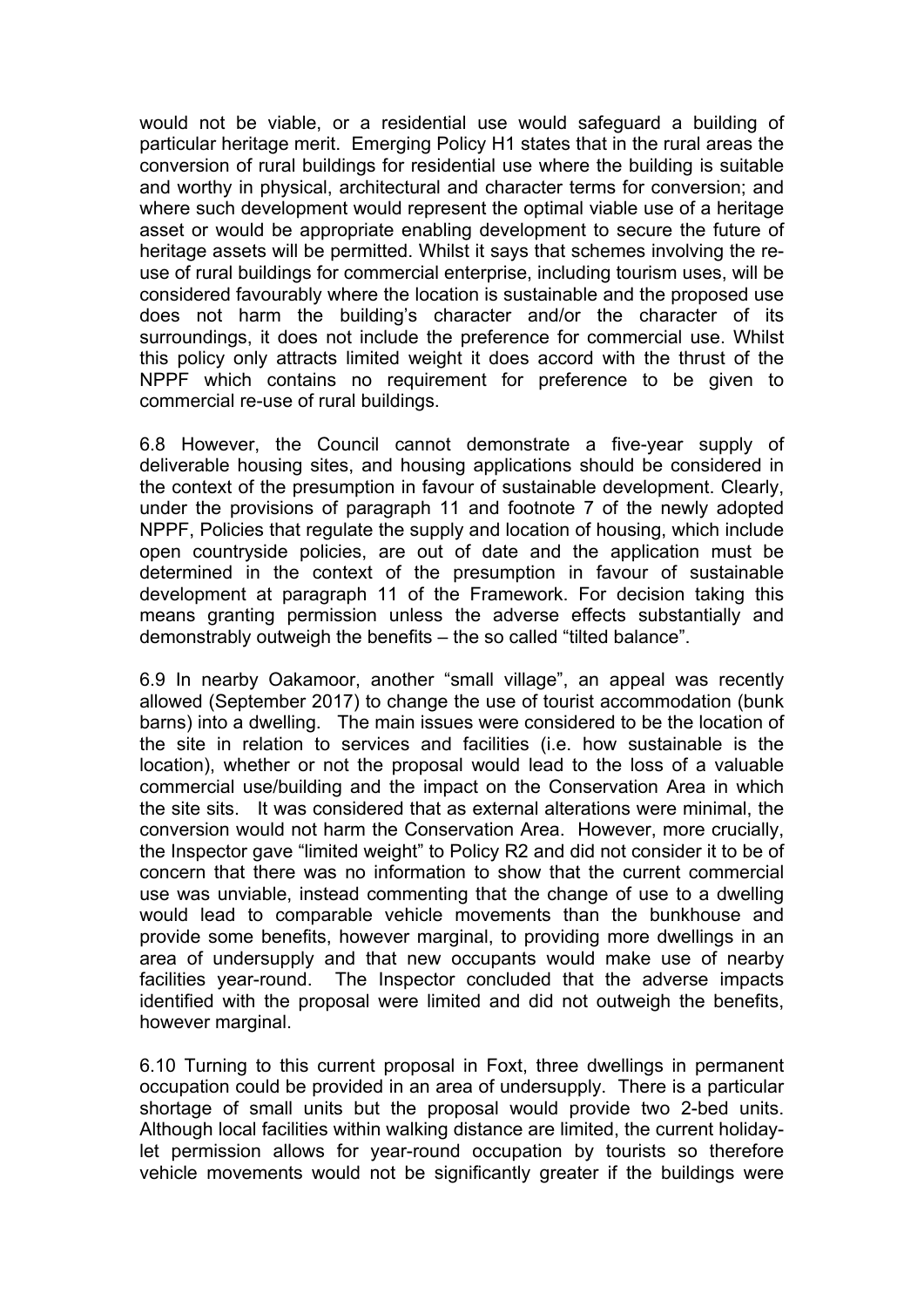used as three small dwellings. It is also noted that recent approvals have been given for new-build dwellings in the village have been approved due to the contribution to the housing stock and the presence of some nearby services despite this being limited.

6.11 The Planning Inspector in the Oakamoor case did not consider the viability of the bunkhouse to be an issue due to the limited weight attached to Policy R2 which prioritises the commercial re-use of rural buildings rather than the residential re-use. However, in this case, a Business Appraisal report has also been submitted. This states the business is run by the applicants (property owners and occupants of Rock House Farm) and their daughter and there are no other staff i.e. a family-run holiday let business on their home property. The report contains an occupancy rate table showing that for the last five years, each unit was occupied for between an average of 22 and 31% of days per year i.e. the units are on average let out for less than a third of the year (despite the current permission allowing year-round occupancy with lets no longer than 4-weeks at a time).

6.12 The applicants attempted to sell the business between Sep 2014 and Oct 2015 via a nationwide broker using the leading websites but without interest.

6.13 The business report concludes that the business does produce surplus to pay "wages" to the applicants who do all the work managing and running the business themselves. However, the applicants are aged in their 70s and have health issues and outsourcing the work required to run and manage the holiday lets which would involve the payment of wages, would render the business financially viable.

6.14 The business report appendices gives a detailed breakdown of the costs (including advertising, insurance and accounting), expenses and the rental income from the last five years. It also lists the numerous websites where the holiday lets are advertised (including its own website). This also shows that the employee costs involved in outsourcing to other staff would far exceed the profits made in each of the last five years.

6.15 Also included in the application are letters from two separate Leek-based chartered surveyor/ estate-agent/ valuation firms stating that the market to sell holiday-let properties in the District is extremely limited with the current holiday lettings market saturated. One of the letters states one of the reasons is the current amount of accommodation on offer in the area e.g. at Alton Towers and other major schemes proposed and that occupancy rates of between 50% to 70% are considered essential to the businesses to be financially viable.

6.16 Policy E3 (the main tourist development policy in the Core Strategy) does not resist the loss of tourist accommodation and the Churnet Valley Masterplan also does not identify a particularly need or demand for holiday let accommodation in this area. The conversion of the rural buildings into holiday lets was approved about 15 years ago under the former Local Plan policies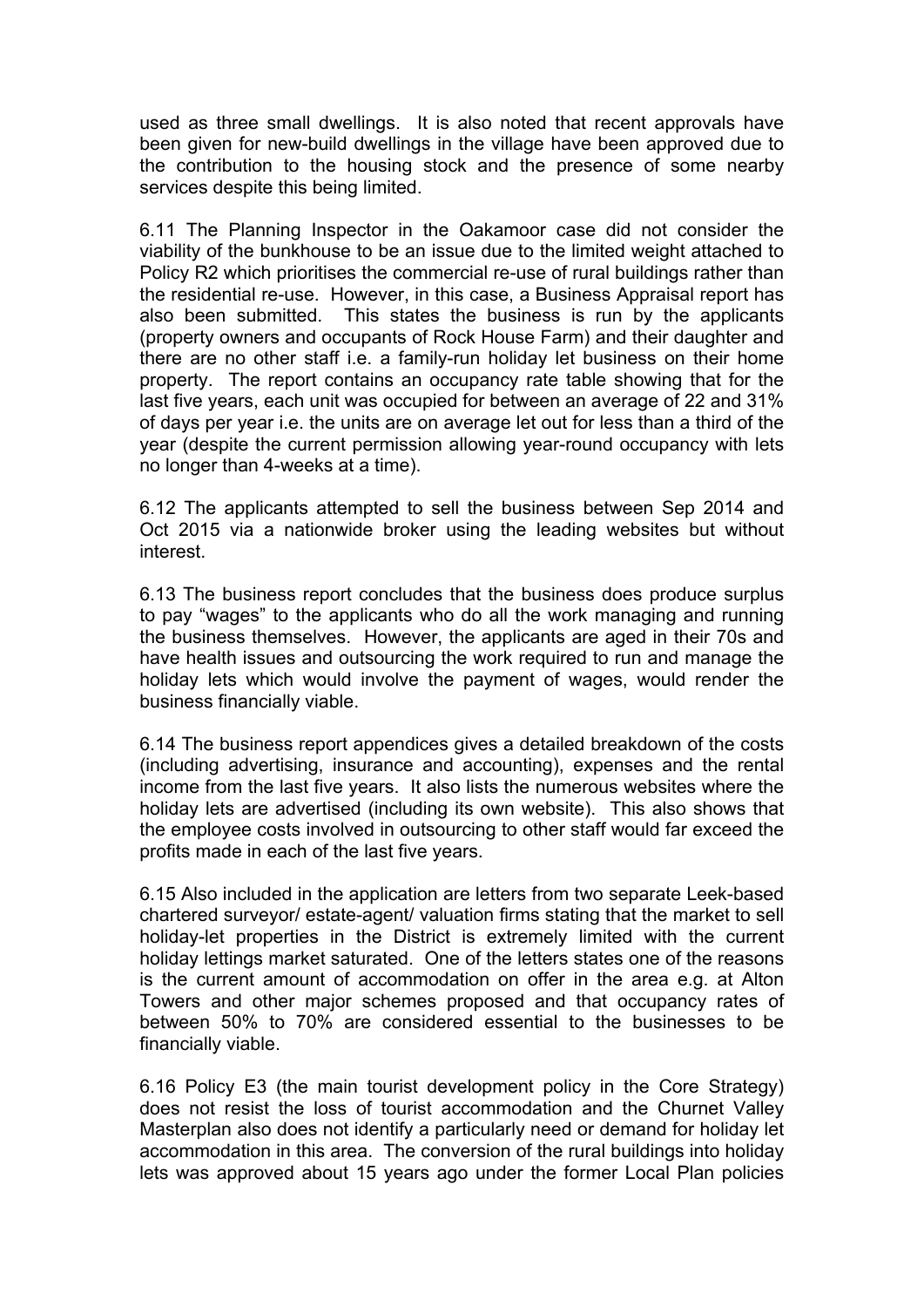which prioritised commercial uses for vacant rural buildings. Currently, greater weight is attached to the requirements of the NPPF produced in 2012 than the current Core Strategy Policy R2 relating to the re-use of rural buildings.

6.17 The Council does not have any information to suggest the above viability facts in the reports and supporting information are incorrect. However, in terms of the overarching social, economic and environmental aims of national planning guidance (in the NPPF) which overrides the aims of the key Core Strategy policy, R2, the change of use of the holiday let buildings into permanent dwellings would not lead to adverse impacts that would outweigh the benefits of providing small dwellings in an area of substantial undersupply within the confines of a small village close to local services (however limited).

6.18 Given the above, and view of the lack of a five year housing supply, it is considered that the principle of the development should be supported. However, it is necessary to consider whether or not the proposal complies with other relevant Core Strategy policies, the national policy framework and other material considerations and whether there are significant and demonstrable adverse effects to outweigh the benefits in order to benefit from the presumption under Paragraph 11 of the Framework.

#### I**mpact on the character and appearance of the area**

6.19 The site is included in the newly designated Foxt Conservation Area. However, the removal of the condition to allow the holiday lets to become dwellings would not have any significant impact on the character and appearance of the area. Conditions can be added to Variation/Removal of Conditions approvals and a condition can be added removing the permitted development rights for the dwellings whereby future alterations of the buildings would require the submission of a separate full planning application.

#### **Impact on residential amenity**

6.20 The reason for the condition is given as *"The premises are not considered suitable for permanent residential occupation."* The Officer's report in respect of the original application does not elaborate as to why it was considered to be unsuitable. However, there are three key points to consider: 1) is there sufficient internal floorspace 2) would the amenity of neighbouring occupiers be protected and 3) is there sufficient external private amenity space.

6.21 With regard to the first point, the planning statement confirms that the properties comprise 1no. 3 bedroom unit and 2no. 2 bedroom units. Details of actual floor areas have been provided by the agent comparing the floor areas to those set out in the Government's "Technical housing standards – nationally described space standard (2015)". Badger meets the standard for a 4 person dwelling. Hedgehog meets the standard for a 3 person two-storey dwelling. Dormouse, which has only the second bedroom on the first floor does not meet the standard for a two storey dwelling but it does meet the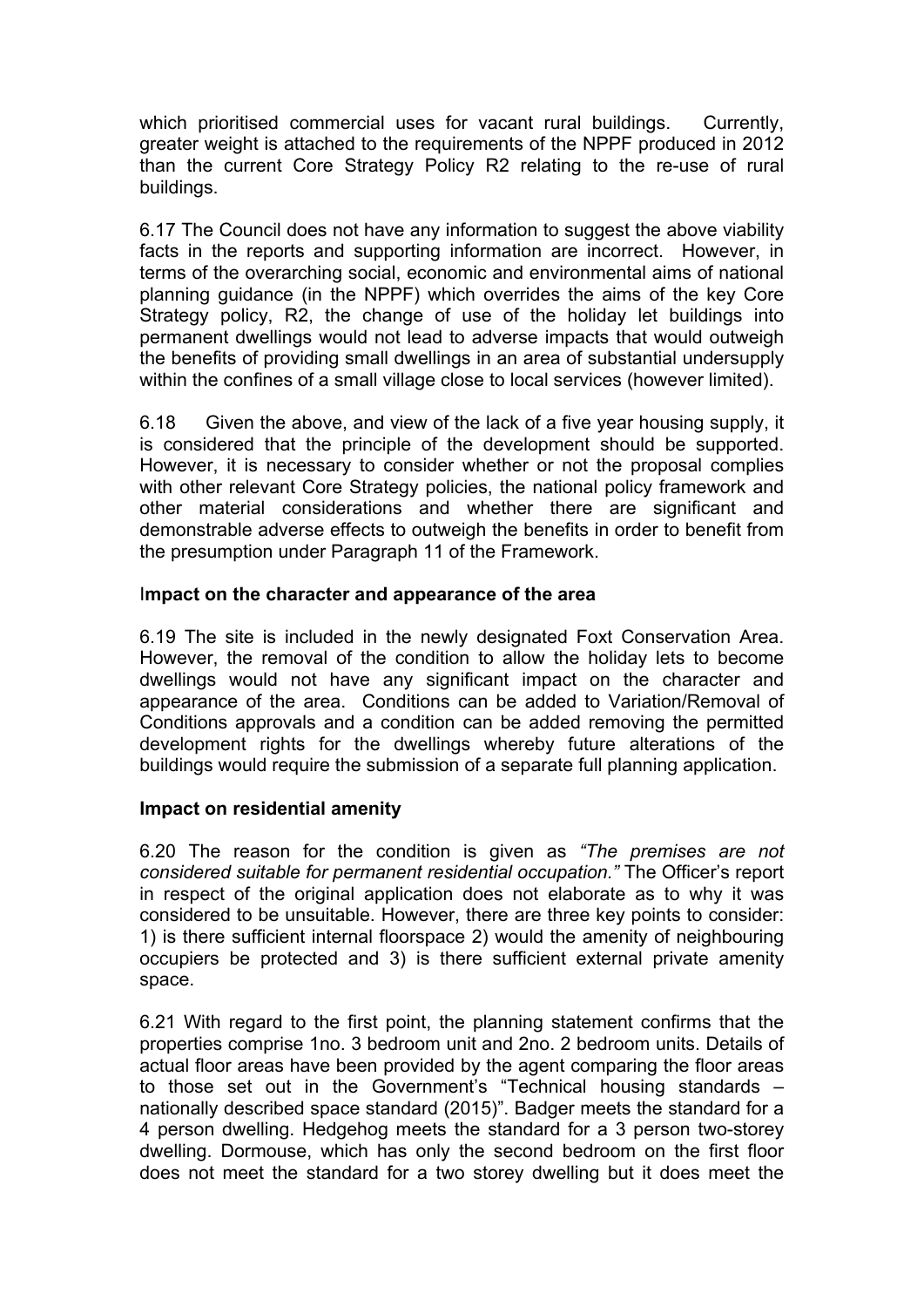space requirements for a 3 person single storey dwelling. Overall, therefore, the level of accommodation is considered to be acceptable for permanent accommodation.

6.22 Turning to the second point, it is not considered that the removal of the condition restricting occupancy would lead to an intensification of use to the extent that the living conditions of neighbours would be harmed, particularly as the current permission allows year round occupation of the buildings. No changes are proposed in terms of additions to the buildings or alterations to windows and therefore overlooking / overshadowing implications would be unchanged.

6.23 Finally, with regard to private amenity space, there is an area of amenity space to the south west of the site which would provide adequate amenity space for the units on that side of the development.

6.24 There is a large garden area (edged blue on the application plan) to the east of the unit in the north eastern corner of the site and a small sunken patio immediately adjacent to the rear of the unit which could be used by the future occupants. This area does not appear to have been included in the application site for the planning application for the holiday lets.

6.25 Permission was granted in 2007 for the excavation of this sunken area and the erection of retaining walls to move the bank-side back away from the rear elevation of the building to remedy damp problems. Correspondence from the Development Control Manager at the time makes it clear that whilst the 2007 permission granted permission for the engineering works to form these areas no consent was granted for change of use of the land to garden / patios.

6.26 However, this sunken area appears to have been used as a patio area and the Council has recently issued a Certificate of Existing Lawful Development confirming that the use of patio for purposes incidental to enjoyment of dwellinghouses is lawful, because with consideration of the evidence, it has, on balance of probability, been used as such for a continuous 10 year period prior to the date of the application. The use of wider land as garden to the extent that the use would be considered to be horticulture and therefore agriculture for the purposes of the Act was also considered to be lawful.

6.27 However, a certificate of lawful use was refused for the use of the wider garden land edged blue for purposes that are ancillary or incidental to any of the applicant's dwellinghouses; and more specifically its use as either a play area or an outdoor food preparation and dining area. Notwithstanding this, given the ability of the occupants of north eastern unit to lawfully use the sunken patio for purposes incidental to the enjoyment of the dwelling house it is considered that suitable private amenity space will be available for all the dwellings.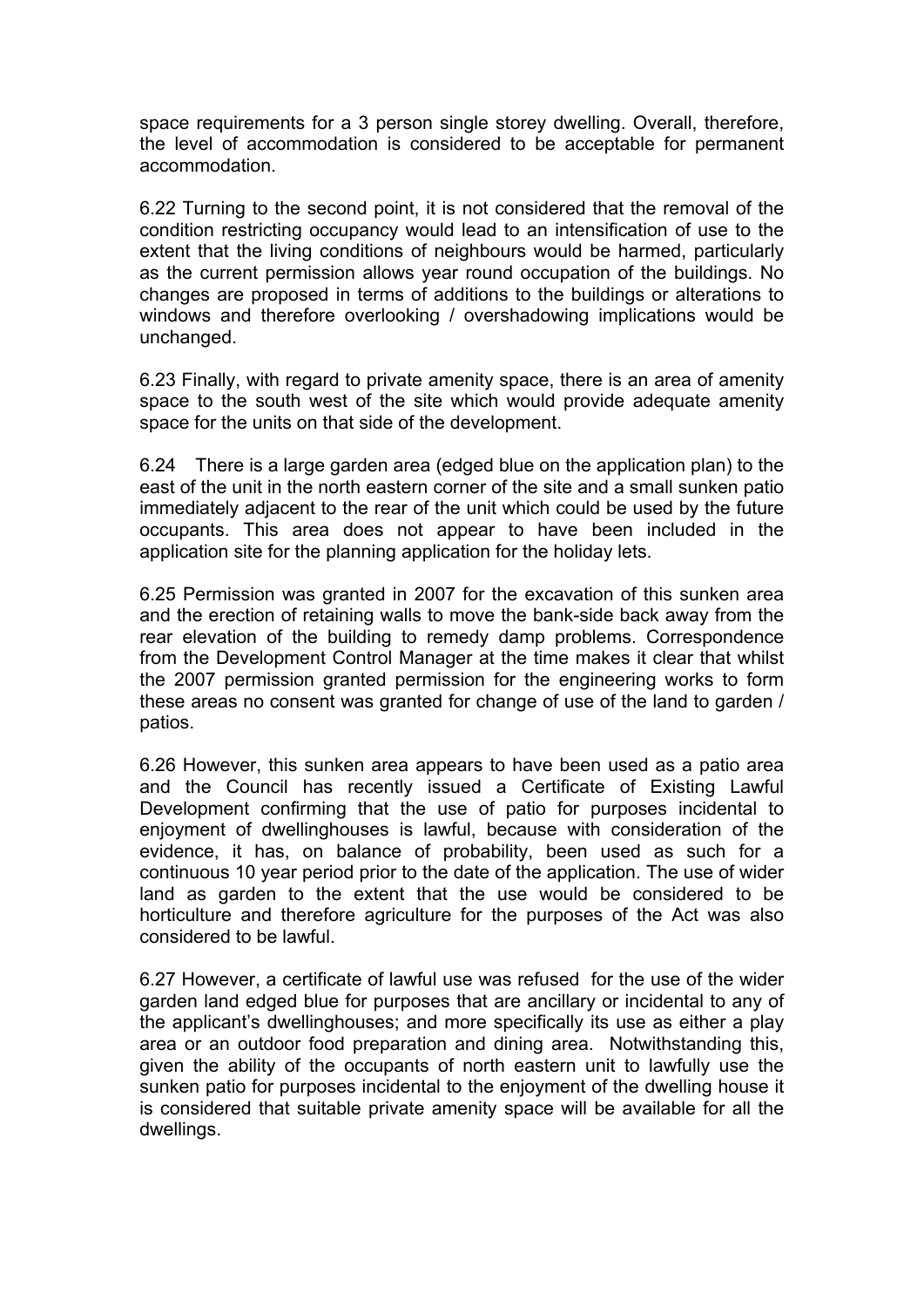### **Impact on highway safety**

6.28 It is not considered that the change of use of the holiday lets into dwellings would lead to an intensification of use to the extent that highway safety would be compromised as the current permission allows year round occupation of the buildings and the dwellings would not generate significantly higher vehicle movements. There is sufficient hard-standing areas within the property to allow sufficient parking for two vehicles per dwelling and avoid significant on-street parking on Town End Road. A condition can be added requiring further details of allocated parking and turning areas for each dwelling.

# **Other Points**

6.29 In the letters of objection, there is mention of harm to private lane which runs along the north boundary and issues of maintenance. However, there is no evidence the change of use would lead to further harm or maintenance issues and in any case, what existing harm has been caused, or future harm, this is a private/civil/legal matter and not a material planning consideration. The lane is also a public right of way but this proposal would not lead to its obstruction or diversion.

# **7. CONCLUSION AND PLANNING BALANCE**

7.1 Although Policy R2 of the Core Strategy prioritises the commercial re-use of buildings rather than residential, the NPPF gives presumption in favour of sustainable new housing in areas where there is no five year housing land supply demonstrated and allows sustainable development (serving a social, economic and environmental purpose) unless there would be adverse impacts considered to outweigh the benefits. The "tilted balance" therefore is that there would be no adverse impacts with this proposal which would outweigh the social, economic and environmental benefits of providing a small number of small dwellings in an area of need within existing attractive traditional stone buildings and which are close to some village services/facilities (helping contribute to the local economy), however limited and which would not lead to a significant increase in vehicle movements and emissions.

7.2 It is therefore considered the condition restricting the building to holiday let usage and preventing the change to other uses within the same residential use class (C3) i.e. dwellings, can be removed.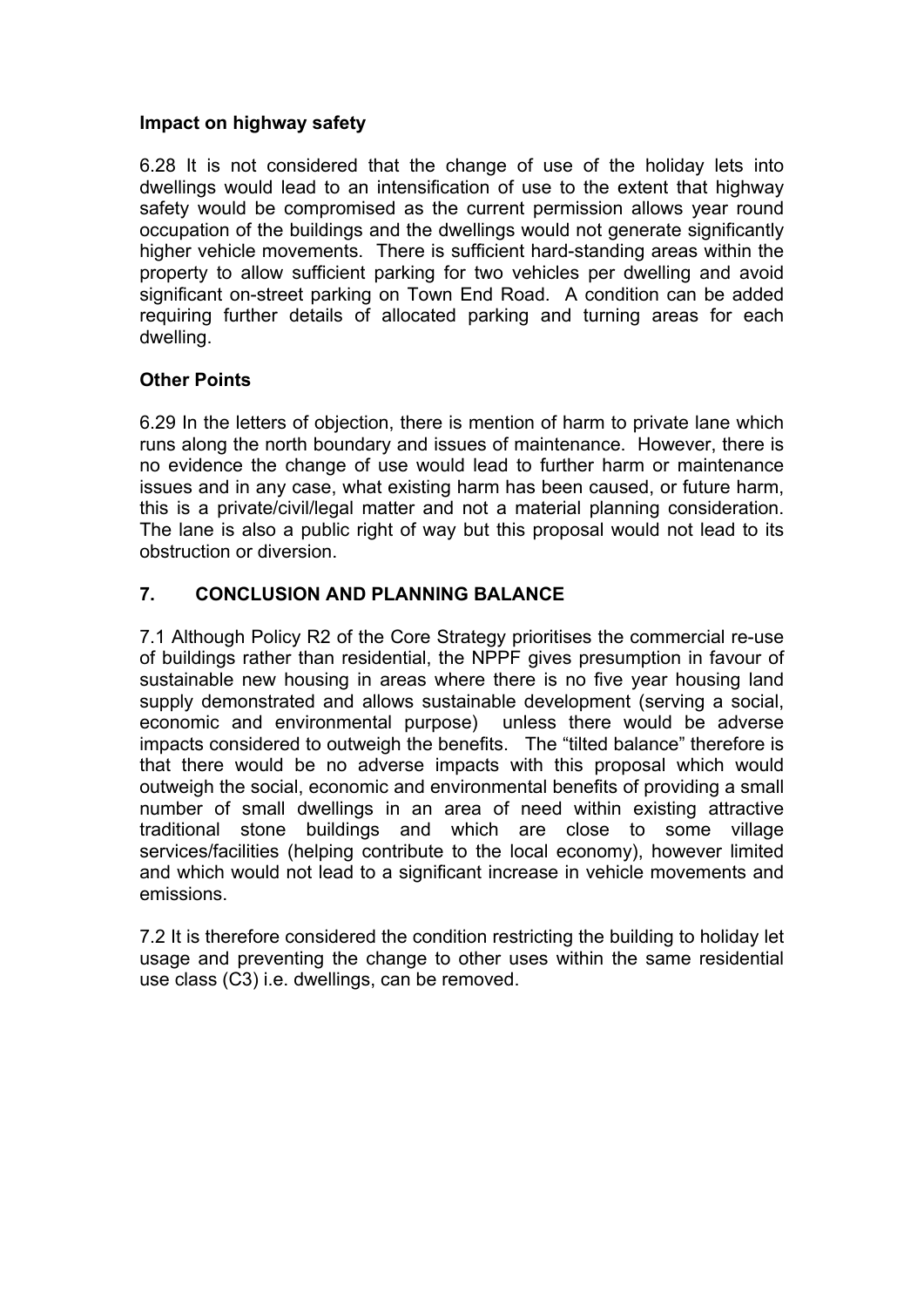#### **8 OFFICER RECOMMENDATION**

**A. Full Planning Permission is GRANTED for the removal of the condition but with the addition of the following conditions:**

**1. Prior to the first occupation of the buildings subject to this application as permanent residences, two parking spaces per dwelling within the application site shall be provided and thereafter kept available unobstructed for the purposes of car parking in accordance with a site plan to be submitted to and approved in writing by the Local Planning Authority.**

**Reason:- In the interests of highway safety.**

**2. Prior to the first occupation of the development a plan indicating the allocation of private amenity space to each of the dwellings hereby permitted and any associated boundary treatment shall be submitted to and agreed in writing by the Local Planning Authority. Those areas shall thereafter be maintained for the enjoyment of the dwellings to which they relate.**

**Reason:- In the interests of amenity**

**3. Notwithstanding the provisions of the Town and Country Planning (General Permitted Development) Order 2015 (or any order revoking and re-enacting that Order with or without modification), no additional windows or any other openings shall be installed in any part of the development without prior written consent from the Local Planning Authority.**

**Reason:- To protect the amenity and living conditions of adjacent residential property from overlooking or perceived overlooking and the visual amenities in the area.**

**4. Notwithstanding the provisions of the Town and Country Planning (General Permitted Development) Order 2015 (or any order revoking and re-enacting that order with or without modification), no development as specified in Part 1 Class(es) A – H or Part 2 Class(es) A and C (other than that approved pursuant to condition 5) shall be carried out without express planning permission first being obtained from the Local Planning Authority.**

**Reason:-**

**To enable the Local Planning Authority to control the development and so safeguard the character and visual amenities of the area and to protect the residential amenities of neighbouring residents.**

#### **Reason:-**

**In the interests of residential amenity**

**B. In the event of any changes being needed to the wording of the Committee's decision (such as to delete, vary or add conditions/informatives/planning obligations or reasons for approval/refusal) prior to the decision being issued, the Operations**